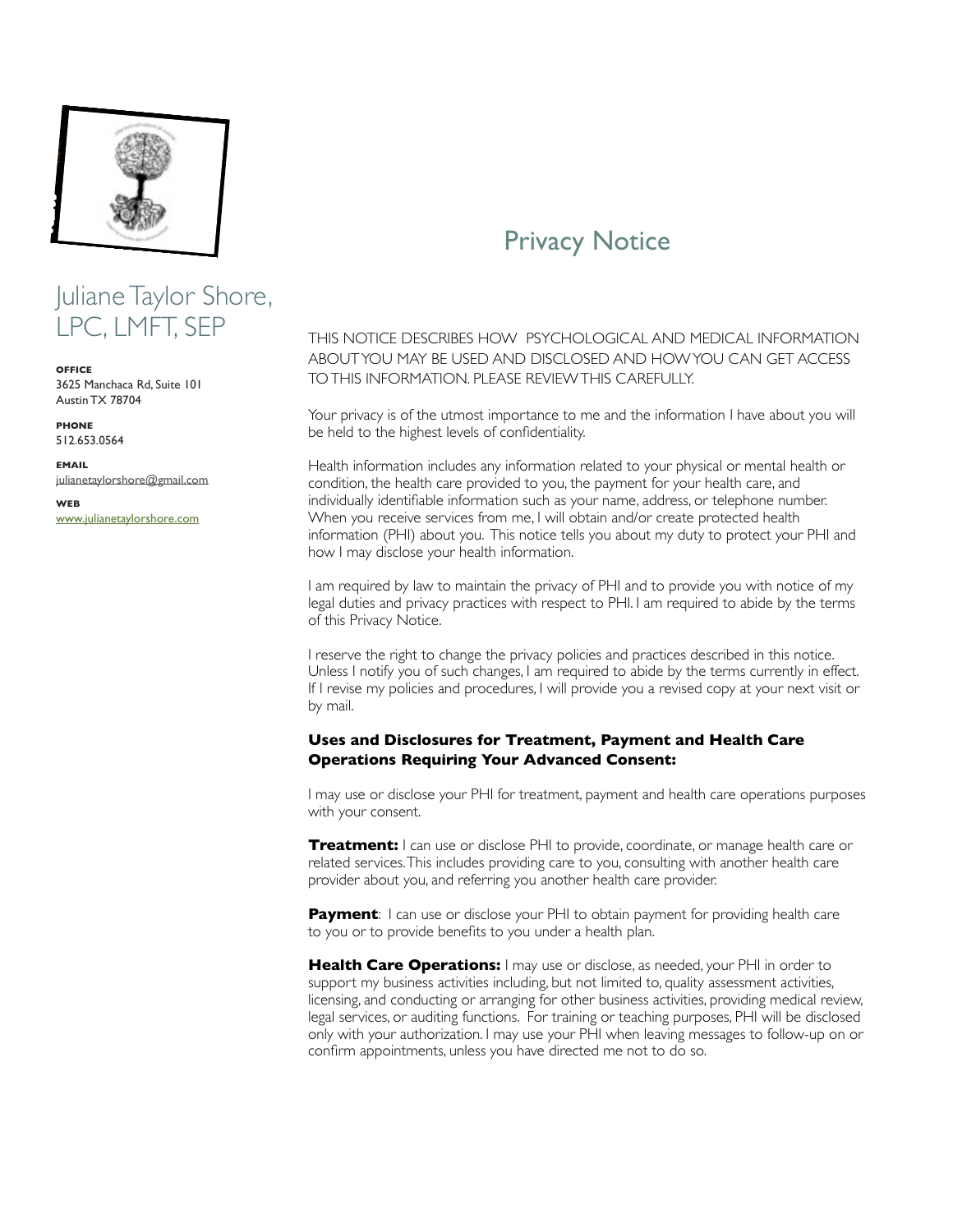

# Juliane Taylor Shore, LPC, LMFT, SEP

**OFFICE** 3625 Manchaca Rd, Suite 101 Austin TX 78704

**PHONE** 512.653.0564

**EMAIL** [julianetaylorshore@gmail.com](mailto:julianetaylorshore@gmail.com)

**WEB** [www.julianetaylorshore.com](http://www.julianetaylorshore.com)

#### **Uses and Disclosures Requiring Neither Your Consent nor Authorization**

I may use or disclose your PHI without your consent or authorization in the following circumstances:

*Child Abuse:* If I have cause to believe that a child has been or may be physically abused, neglected or sexually abused, I must make a report of such within 48 hours to the Texas Department of Protective and Regulatory Services, the Texas Youth Commission or to any local or state law enforcement agency.

*Adult and Domestic Abuse:* If I have cause to believe that an elderly or disabled person is in a state of abuse, neglect or exploitation, I must immediately report such to the Texas Department of Protective and Regulatory Services

*Abuse by a Therapist:* If I have cause to believe that you have been the victim of sexual exploitation by a mental health professional during the course of treatment, I will report this to the appropriate State Examining Board.

*Health Oversight:* If a complaint is filed against a therapist with the appropriate overseeing State Board they have the authority to subpoena confidential mental health information from the therapist relevant to that complaint.

*Judicial or Administrative Proceedings:* If you are involved in a court proceeding and a request is made for information about your diagnosis and treatment and the records thereof, such information is privileged under state law. Therefore, I will not release information without written authorization from you or a court order. This privilege does not apply when you are being evaluated for a third party or where the evaluation is court ordered. You will be informed in advance if this is the case.

*Serious Threat to Health or Safety:* If I determine that there is a probability of imminent physical injury by you to yourself or others, or there is a probability of immediate mental or emotional injury to you, I may disclose relevant PHI to medical or law enforcement personnel.

*Worker's Compensation:* If you file a worker's compensation claim, I may disclose records relating to your diagnosis and treatment to your employer's insurance carrier.

### **Uses and Disclosures Requiring Your Specific Written Authorization**

I may disclose PHI for purposes outside of treatment, payment and health care operations when your appropriate authorization is obtained. An authorization is written permission above and beyond general consent that permits only specific disclosures. In those instances, when I am asked for information outside of treatment, payment and health care operations, I will obtain written authorization from you before releasing this information. I will also need to obtain an authorization before releasing therapy notes. Therapy notes are notes I have made about our conversation during a private, group or joint counseling session. You may revoke all such authorizations (of PHI or therapy notes) at any time, provided each revocation is in writing. You may not revoke an authorization to the extent that (1) I have relied on that authorization, or (2) if the authorization was obtained as a condition of obtaining insurance coverage and the law provides the insurer the right to consent the claim under the policy.

#### **Your Rights**

You have the following rights regarding health information I maintain about you: